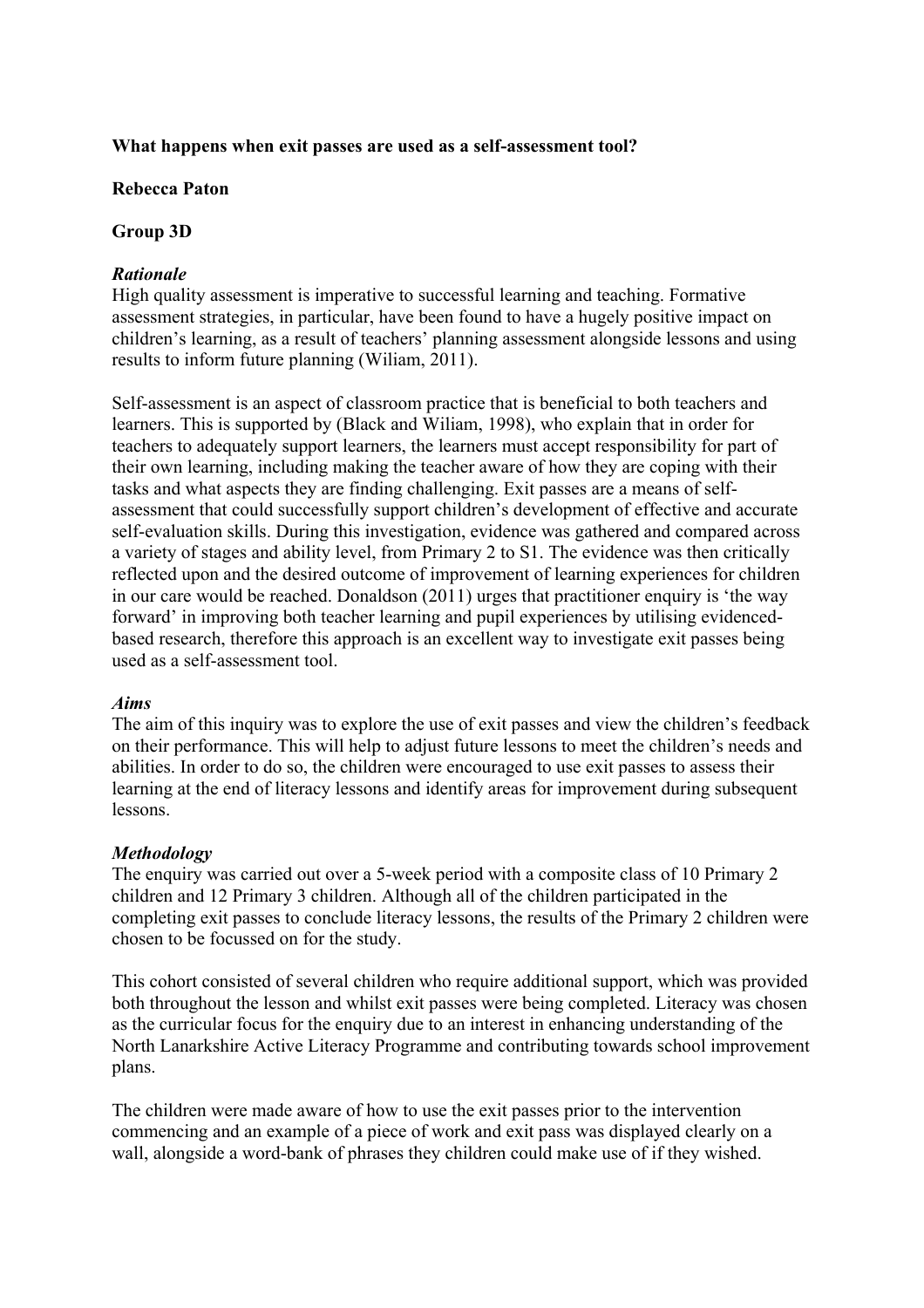Filling out the exit pass provided the children with an opportunity to reflect on their learning for that session and let the teacher know how they felt honestly and anonymously.

During the research, the children would be asked to write a comment in response to the following sentence openers: "I think I was good at" and "I think I could get better at". The children would also be given the opportunity to colour in a traffic light, determining how well they felt they achieved during the lesson; red showing that they felt they had no understanding of the concept thus they were unable to meet the Learning Intention and Success Criteria, yellow showing that they felt they had some understanding and partly met the Learning Intention and Success Criteria and green indicating that they were confident of the concept and felt they had fully met the Learning Intention and Success Criteria.

Children would complete an exit pass at the end of each lesson, the results were then recorded and a discussion was had with the children. The results were then used to inform future planning as advised by Wiliam (2011). At the end of the 5 weeks, the children participated in a reflective discussion about the use of exit passes. The children contributed honest feedback to the use of exit passes after literacy lessons, most enjoyed the activity and found it useful. However, some children said they would have preferred to talk about what they were good and not so good at after writing a lot during the lesson itself.

# *Findings*

Through analysis of the evidence gathered it was discovered that in the class children found the exit passes a fun and effective way to communicate with the teacher and reflect on their learning. The responses to the exit passes reflected how the children felt they understood and completed the tasks and were varied, indicating that the children had taken time to think about the lesson and reflect on it before filling out their exit passes honestly.

The exit passes identified clear progression in learning for the majority of children. Children were able to write what they had been successful in during the lesson and identify areas to improve on during subsequent lessons. Many comments showed that the children had worked on previously identified areas for improvement and children had reflected honestly on their learning.

Some of the children identified the following strengths:

- "I read well with my group."
- "Finishing all of my jobs and adding lots of detail to my things (answers)"
- "My handwriting was neat and tidy and better than the last time"
- "I followed along when reading in my group."

Children were often more confident at identifying areas for improvement at the end of lessons and completed this section of the exit pass first. However, few children linked their area for improvement to the success criteria and responses were often focussed on presentation and concentration:

- "Pay atenchson (attention) to my work."
- "Not getting distracted."
- "My writing got messy at the end."